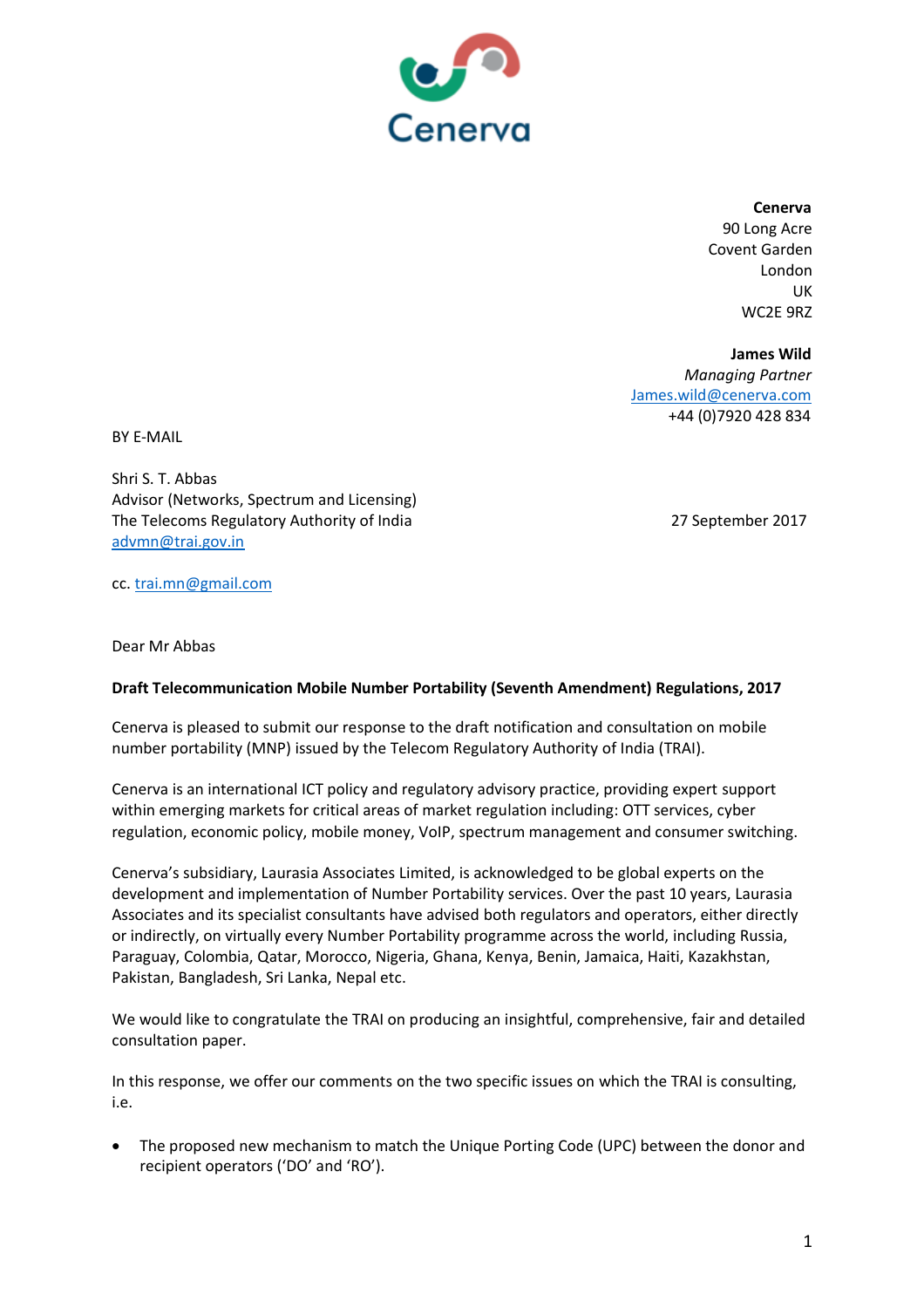

• The proposed requirement for DOs to provide more details (the amount outstanding and the date of any notice served) to ROs via the MNP Clearing House ('MCH') where the DO has submitted a non-payment disconnection request to the RO.

We also comment on other aspects of the MNP system in India.

We would be happy to discuss our comments with the TRAI, and to participate in and assist with work to implement the two specific improvements on which this consultation is focussed, and any other improvements to the porting framework or processes.

## **Matching the UPC between the DO and RO**

Currently customers who wish to port their number must request a UPC from their current provider (the DO) by SMS. They then provide the UPC to their new operator (the RO). Customers also have to submit a Customer Acquisition Form and Porting Form to the RO. The RO then, following completion of the sales validation process, raises the porting request via the MCH.

We note that "UPC mismatch" and "UPC expired" are major reasons for port rejections (amounting to around 40% of rejections between them). We agree with the TRAI that improvements to the process should be considered to reduce UPC errors.

The current process is complex and requires the customer, DO and RO to all complete a number of steps in the correct sequence. Hence there are several points at which the process may fail as the result of human error. We believe the TRAI should seek to institute process reforms which reduce the possibility of error as much as possible, whilst preserving the safeguards which ensure only valid porting requests proceed.

The TRAI proposes that the current process be supplemented by adding a requirement for DOs to send UPCs and UPC expiry dates to the MCH. The MCH can then match this information with verification requests sent to the MCH by ROs.

We believe that this reform may improve the verification process and has the potential to reduce the number of UPC-related port rejections.

However, the need for customers to correctly enter a UPC may still cause errors which cannot be rectified, resulting in a residual number of failed ports. The TRAI may therefore wish to consider more far reaching process reforms.

For example, the TRAI could look at ways in which the number of validation steps is reduced and the process simplified. In other markets, the validation stage of the process is completed between the customer and MCH. No validation code is required, and this reduces the risk of incorrect entry. This is facilitated through the following steps:

- 1. The customer makes a porting request to the RO.
- 2. The RO submits the request to the MCH.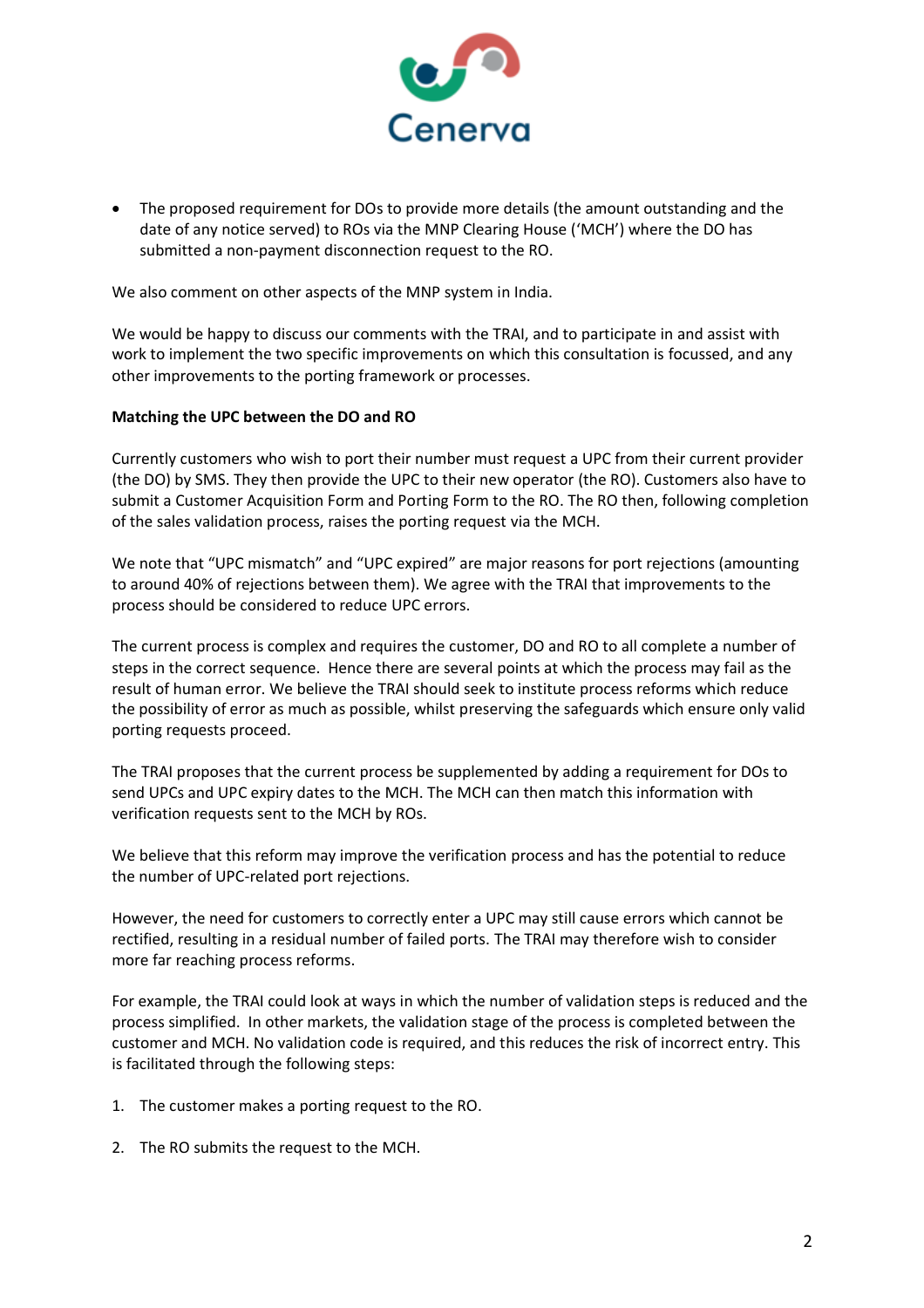

- 3. The MCH sends a SMS message to the customer inviting them to confirm that they wish to port.
- 4. The customer confirms that they wish to port by submitting a simple message (e.g. "yes") back to the MCH by return SMS.
- 5. The MCH confirms receipt of a valid confirmation to the RO, which allows the port to proceed.

The SMS validation system is very secure. It demonstrates (a) that the person requesting porting is in possession of the handset with the number to be ported and (b) enables customers to confirm their approval of the porting transaction quickly (steps 2-5 above can be completed in seconds). SMS is also a robust mechanism for customer validation since SMS always includes the CLI of the sending number.

This system is in use and works well in a number of countries including Kenya, Ghana, The Bahamas, and the UK Channel Islands and Isle of Man. We believe it has two specific advantages when compared to the current process in India.

- Firstly, this system reduces the number of steps in the process and hence the risk of errors. Validation happens quickly between just the customer and the MCH. Of course, it is still possible that the customer submits the validation code incorrectly; however ROs can take steps to mitigate this risk by assisting the customer or providing clear instructional information on how to submit the code correctly and accurately.
- Secondly, this process does not require the DO to provide a validation code (as is the case for the UPC in India), nor to send UPC information to the MCH, as would be required under the proposed TRAI improvements. We believe this is important. DOs do not have strong incentives to operate efficient porting processes, nor to make porting a straightforward experience for customers who they wish to retain. Therefore, porting and switching processes which require the customer to obtain validation codes from DOs are likely to perform badly relative to processes where the RO leads the process. In DO led processes, the required initial contact between the customer and DO may lead to customer retention efforts by the DO. Whilst all operators should be able to offer deals to retain their customers, sales and marketing conversations should not be a necessary step in the switching process. Even where there are no retention efforts, the requirement for consumers to navigate simultaneous contact with the DO and RO can be difficult and confusing.

Cenerva respectfully recommends that the TRAI considers moving to SMS validation between the customer and MCH.

## **Non-payment disconnection requests**

The TRAI proposes that DOs be required to provide information on the sum outstanding and the date of any notice served to ROs via the MCH where the DO has submitted a non-payment disconnection request to the RO.

Cenerva is not aware of other countries adopting a mechanism which allows for customers to be disconnected by their new provider where they have failed to settle sums owed to their previous provider. Normally operators pursue money owing by previous customers directly with them, and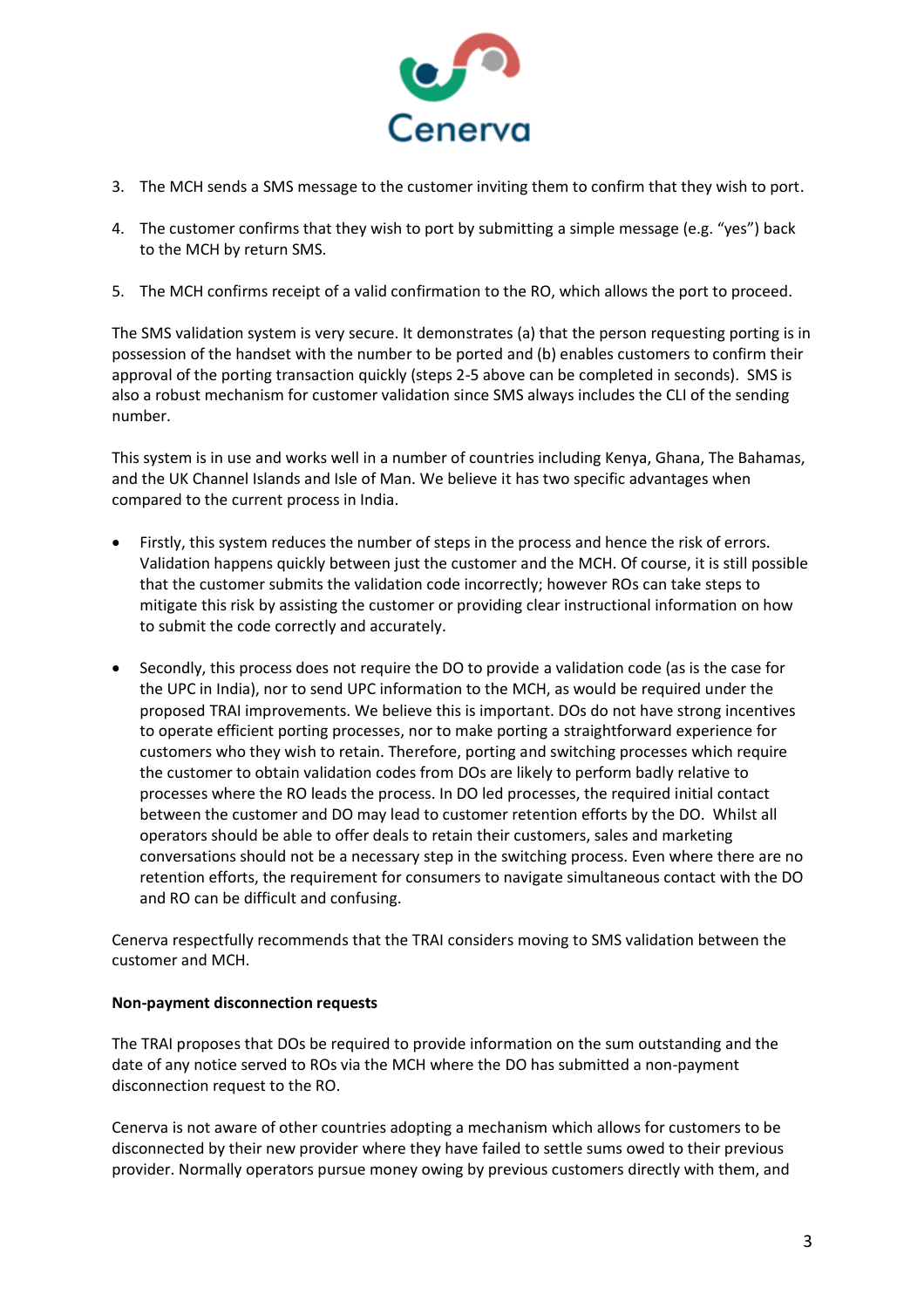

through the Courts if necessary. The porting process is not, in our view, a proportionate or effective means to recover outstanding debt.

Nevertheless, we agree that, if TRAI wishes to retain this mechanism, it would be more effective if the RO is furnished with information on the date of any notice serviced, as this may affect the disconnection schedule. We think information on the amount of the sum outstanding is less critical to this process.

This information should only be used for the purpose it was provided, and should not be passed to any other party (e.g. debt collection agencies). Robust controls on use of this information must be in place in the DO, RO and the MCH. Of course the sharing of customer information between operators and the MCH can only take place in compliance with applicable privacy and data protection laws.

## **Other potential MNP improvements**

The mobile market in India is large, and competition is intense. The implementation of a successful MNP framework and processes has been an important driver of competition and, most importantly, has delivered benefits to Indian consumers. By the same token, MNP is critical to the future success of the mobile sector in India. Competition drives innovation and value, and mobile competition cannot be fully effective without the ability for consumers to switch easily and keep their 'phone numbers.

To ensure that MNP delivers the best possible competition and consumer outcomes and is able to cope with changes in consumer expectation and technology in the coming years, we believe the TRAI should consider further reforms in addition to the two discussed in its consultation. Where the benefits of change outweigh the costs, there is a strong case for the regulator to intervene to make improvements.

Any review should cover the needs and experiences both of individual consumers and business users.

We offer the following suggestions for areas which the TRAI may wish to include in such a review.

## *Porting timeframes*

Operators are allowed up to 10 days to complete a port in some parts of India. We understand the average time for a port to be 4 days, and that porting of pre-paid numbers (around 95% of subscribers) usually takes longer than for post-paid numbers.

These timeframes compare unfavourably with the best performing markets outside India, where porting can be completed within a matter of hours.

Globally, speed of porting has improved dramatically since the turn of the century. In 2000, on average porting took around 30 days. By 2005 average mobile porting times had dropped to 5 days, and then to 2 days by 2008. More recently mobile porting times have dropped further to less than one day with many countries confirming that they are consistently delivering mobile porting within a matter of hours. For instance, the national communications agency of Ghana has reported that 95% of porting transactions were completed within 10 minutes of initiation.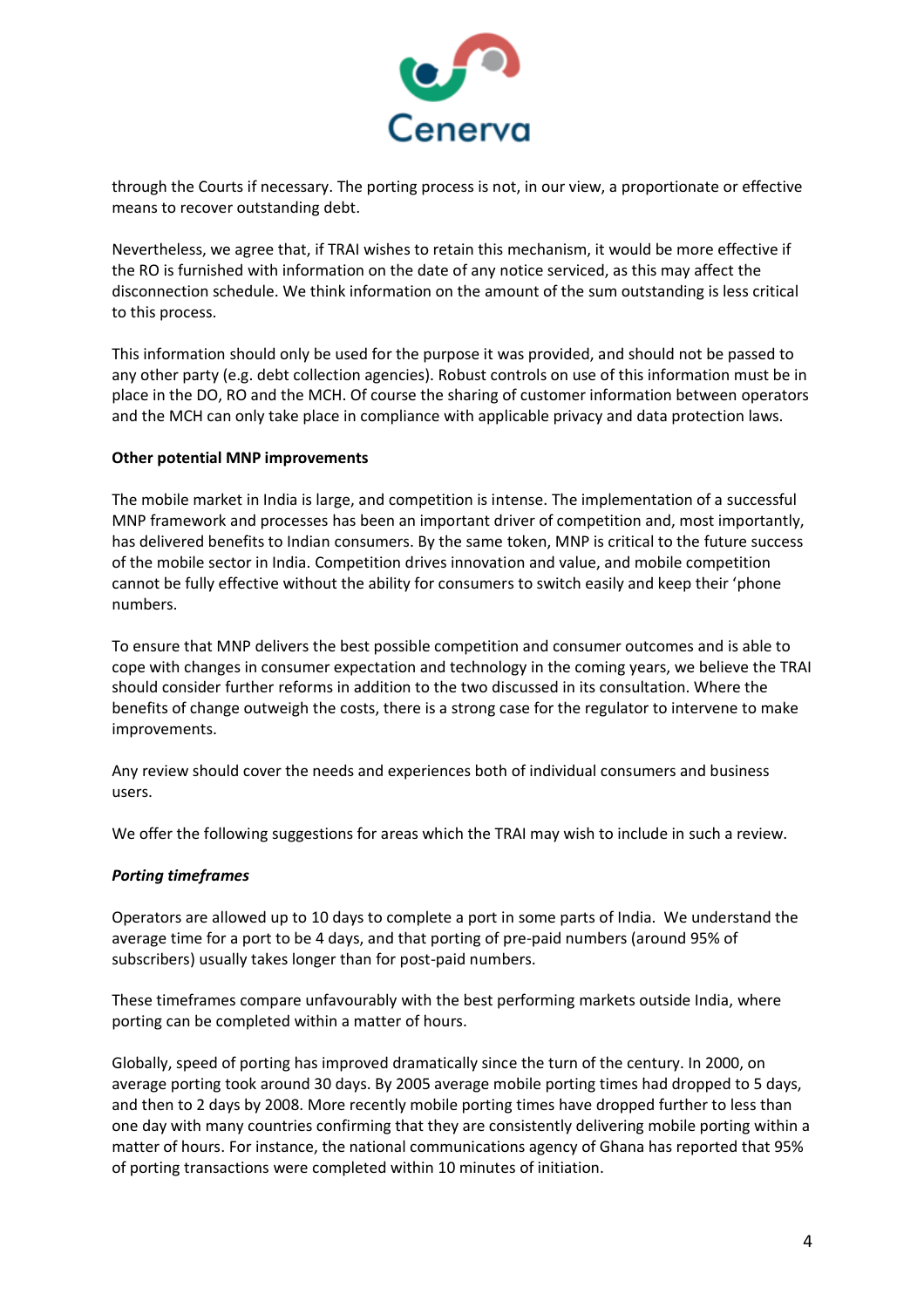

Our experience of the porting timeframe being applied in new porting service implementations in emerging markets suggests that, for mobile porting, a two-day porting timeframe is considered reasonable although best practice is one-day. We suggest that TRAI undertakes a detailed review of the reasons behind the current porting timeframe, and the revisions to processes and systems which would bring India closer to global best practice.

# *Loss of service*

We understand that the Indian MNP framework incorporates a two-hour disruption to services for law enforcement purposes. We do not comment on law enforcement factors. However, we recommend that the TRAI and other relevant agencies review this requirement, with a view to minimising or removing service disruptions to consumers who are switching their provider.

The potential for loss of service, even for a short period, is likely to be a significant disincentive for consumers to switch. Loss of service is inconvenient, particularly as the communications and connectivity capabilities provided by mobile 'phones become increasingly central to our lives. Consumers may understandably opt not to switch rather than face even a short period without the use of their 'phone.

Of course, loss of service can have more serious consequences than just inconvenience - for example, if it occurs during a time when a subscriber needs to call the emergency services.

# *Porting charges*

TRAI allows for a porting charge to consumers in India of up to Rs 19.

International best practice is that there should be no charge to consumers for porting. Charging is an obvious disincentive to port and hence may damage competition. The benefits of competition in India are enjoyed by all consumers, whether they switch or not, and significantly outweigh the costs of porting. These costs should therefore be recovered across the whole market and not borne just by those customers who switch and port their numbers.

The costs which arise from porting are

- The costs of MCH services and facilities. These are a commercial matter between the MCH providers and operators.
- Transactional costs of porting between operators. A charge per port can cover these costs. This charge must be competitively neutral. It can be agreed between operators, but there may be the need for regulatory oversight to ensure that porting charges cover only the efficiently incurred direct costs of porting and do not contribute inappropriately to other operator costs.
- Retail costs. Each operator should bear their own retail costs.

## *Communication with consumers during porting*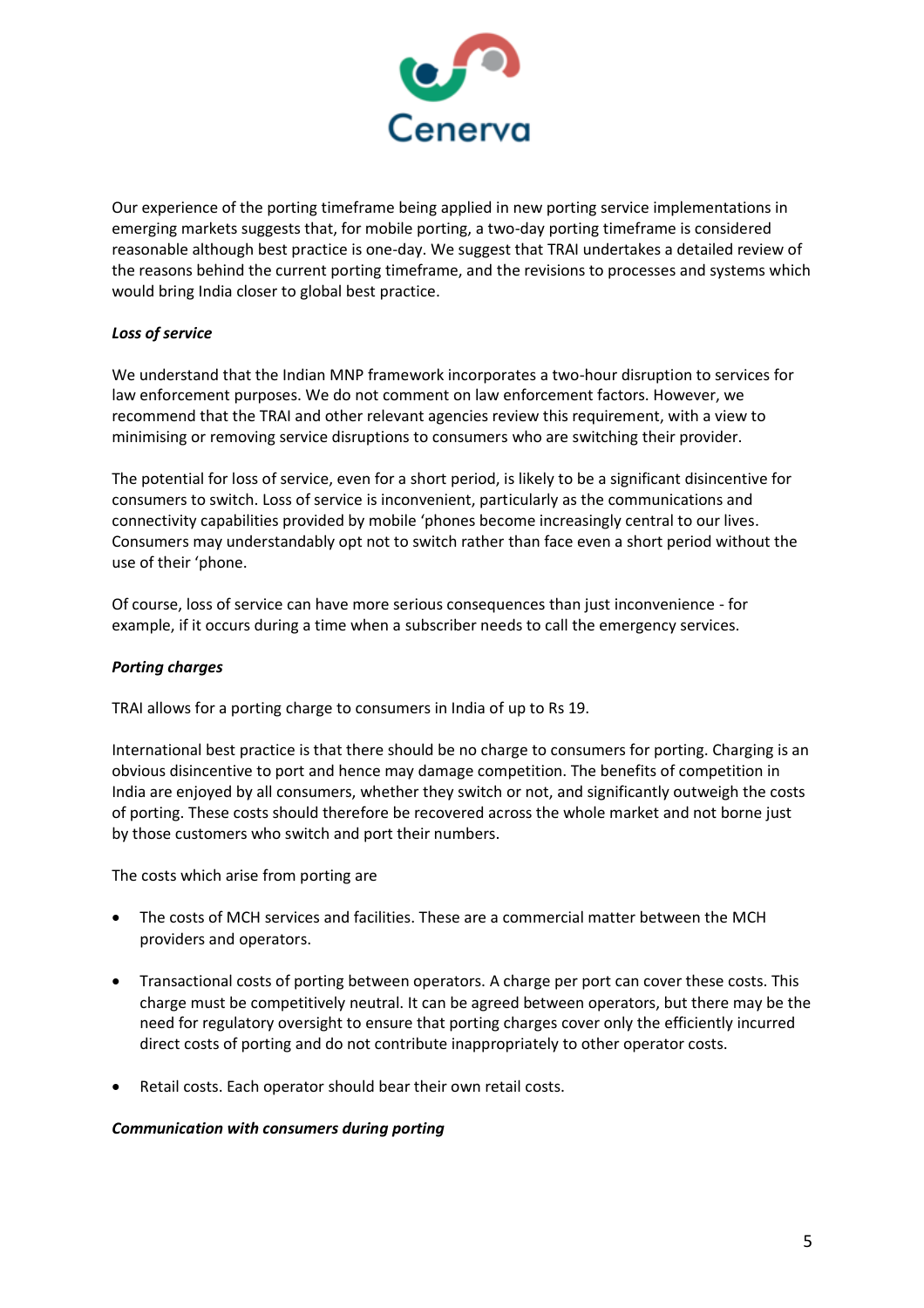

Information received by the porting customer before and during the port is key to a successful process and good experience of porting for consumers. There are a number of aspects of this.

In our response on the TRAI's proposal to improve UPC matching (above), we point out some of the drawbacks of some types of DO contact with consumers during the port - for example, retention offers may muddle the process, and add unnecessary steps to it. However, some information which the DO can provide is useful for consumers. Our experience in other markets shows that switching customers find it helpful to receive information on the outstanding balance of their account, and on any service features or benefits they will lose when they switch. Reforms which are currently being implemented in UK mobile switching processes will ensure consumers receive this information. This will enable them to plan effectively to clear any outstanding money owing to their existing provider, and establish the service features they like with their new provider.

We recommend any review of MNP undertaken in India should include a component to ensure that customers receive clear and coordinated helpful information from the DO and RO at each stage of their switching journey.

## *Withdrawal requests and cancellations*

Customers in India are currently able to cancel their porting requests within 24 hours of submission.

We believe that customers should be able to change their mind. This means that the porting framework should incorporate a "cooling off" period during which the customer can reverse their decision, and processes should be in place so that the RO can return the customer to the DO during this period.

Cooling off and the ability for consumers to return goods and have their money refunded is best practice in all markets. Cooling off is particularly important in "distance selling" situations, i.e. when customers are not present at the point of sale, and make their purchases online or over the 'phone.

The porting process also needs to enable repatriation of numbers and return of customers to their previous provider when a port had been undertaken incorrectly or fraudulently.

However, as long as customers are protected by cooling off provisions, and incorrect or fraudulent ports can be reversed, we do not believe it is necessary or desirable for consumers to be able to cancel the porting process once it is underway. Allowing the customer or recipient operator to modify or cancel the porting request once it has been validated or approved may result in stakeholder confusion and could lead to service disruption for the customer. For near real-time porting it is critical that the process focuses on establishing the customer's intention to progress the porting request and, once verified by the customer, it should ensure the porting request can be completed.

## *National porting*

MNP in India was originally introduced in India in separate regional "circles", and the ability for customers to port numbers between the circles was limited. The process now works nationally, and consumers can port any mobile number in the Indian national numbering plan between any two operators.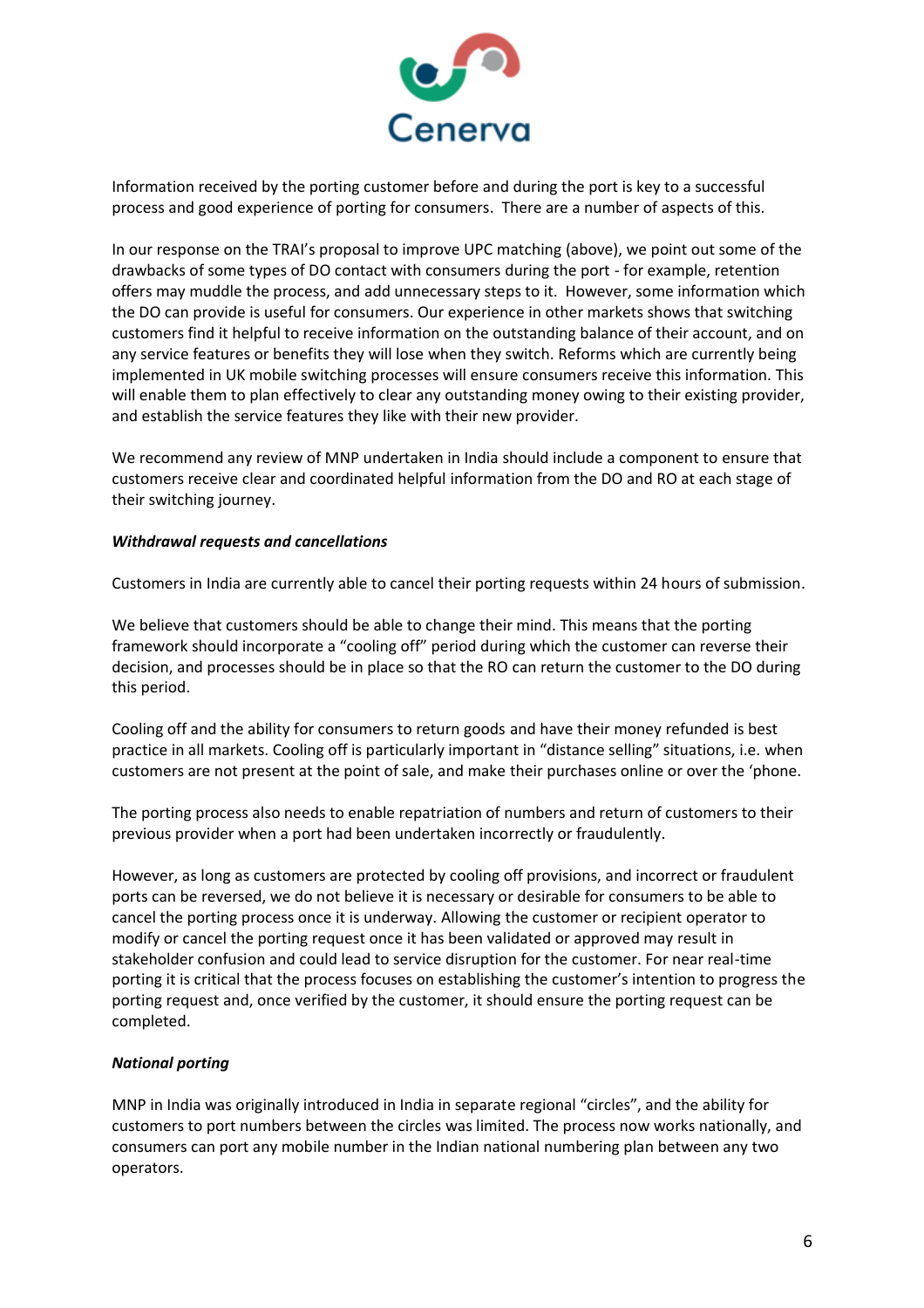

However, the history of MNP in India means that regional structures still exist. For example, different MCH providers provide centralised clearing house facilities in the two geographic zones into which the Indian market is divided. Coordination and seamless operation between the zones has become more important since MNP became available nationally in 2015.

Cenerva does not possess evidence to take a view on the efficiency of the two MCH model. We suggest that any review of MNP should look at operation of the MCHs in India, including coordination and consistency between the two current MCH facilities, whether this can be improved and whether consolidation is needed. We recommend MCH performance be assessed by benchmarking performance the best against MCHs in other countries.

## *Future developments*

MNP requirements should be seen in the context of broader industry, technological and regulatory developments. For example:

- Industry plans for development of next generation networks (NGNs) may present opportunities for more efficient porting processes and to streamline the consumer experience of porting. Identifying these opportunities requires coordination across industry, and the regulator is well placed to facilitate this. TRAI should include the potential for MNP improvements in its infrastructure and technology roadmaps.
- These developments may also open up opportunities to develop fixed number portability (FNP) in India.
- By its nature MNP creates capabilities to gather and store data covering the whole market, for example the number allocations data held by the MCHs. This data is constantly updated so as to be contemporaneous. The capability for secure and accurate data storage is needed for other industry and regulatory facilities, for example the need for an accurate and up to date register of SIM cards. Any review of MNP will provide the TRAI with the opportunity to investigate opportunities and synergies to link MNP facilities with other database requirements.

I trust the responses we have provided to the questions in the TRAI consultation and other MNP issues are helpful. Our responses are based on our extensive experience of advising clients on best practices in Number Portability service design, and implementation across the world over the past 10 years.

We would welcome the opportunity to arrange either a visit to or conference call with the TRAI MNP team to discuss the responses we have provided, and to share our experiences and learning from successfully implementing and supporting the operation of number portability services in a wide range of different markets across the world.